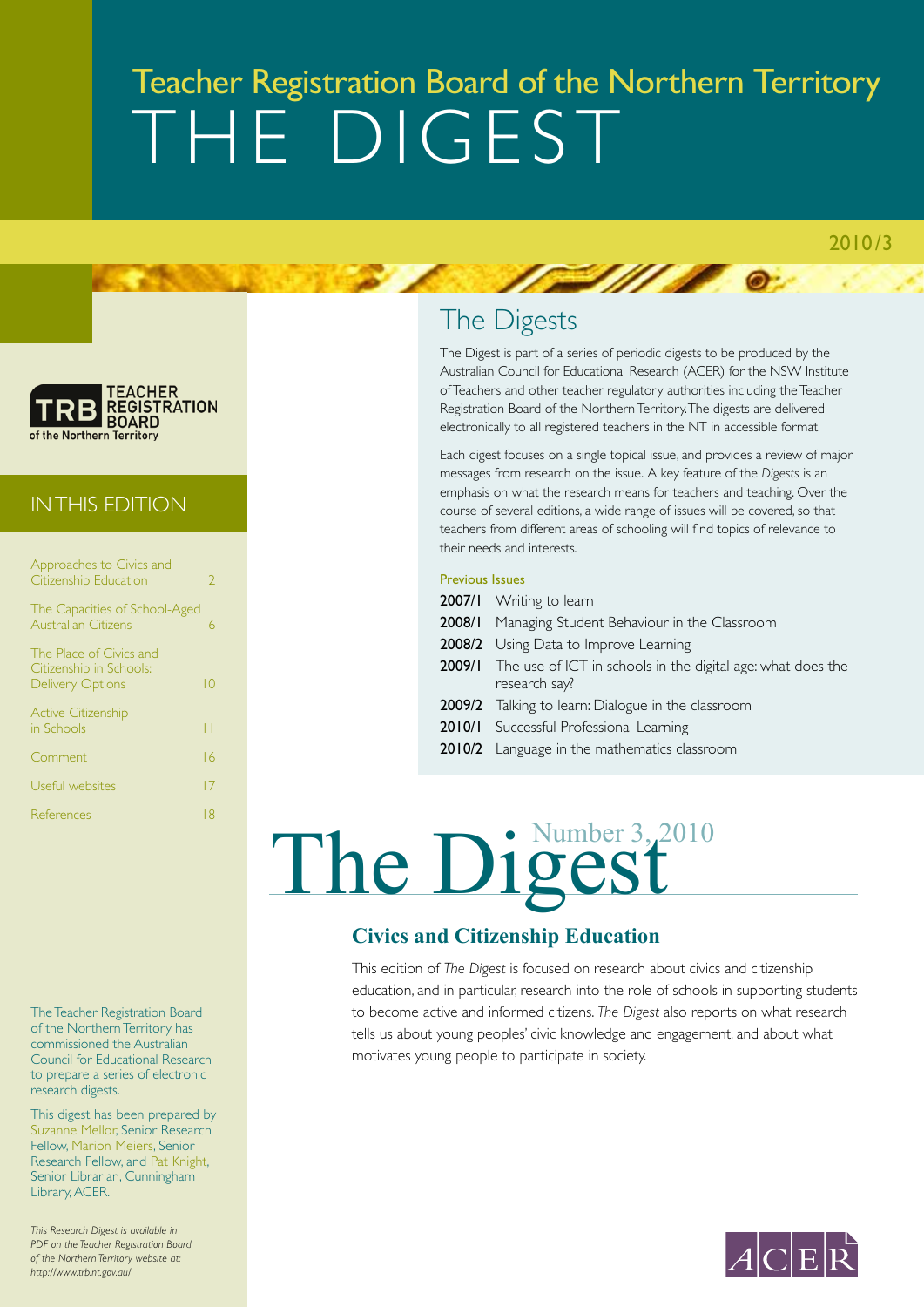# Approaches to Civics and Citizenship Education



Civics and citizenship education has, over time, in different ways, been recognised as a key aspect of Australian education. In the 1890s and early 1900s it was linked to history and moral training; by the 1930s and 1940s it had developed into an explicit curriculum area as a component of social studies. (Civics Expert Group, 1994) More recently, it has been recognised in agreed national educational goals for young Australians which have identified civic knowledge and active citizenship as desirable outcomes of schooling.

The ten agreed national goals set out in the 1989 Hobart Declaration on Schooling included a specific focus on civics and citizenship:

*To develop knowledge, skills, attitudes and values which will enable students to participate as active and informed citizens in our democratic Australian society within an international context.*  (MCEETYA, 1989)

Ten years later, the 1999 Adelaide Declaration on National Goals for Schooling in the Twenty-First Century superseded the Hobart Declaration but reiterated that when they leave school young Australians should be:

*… active and informed citizens with an understanding and appreciation of Australia's system of government and civic life.*  (MCEETYA, 1999)

Most recently, in 2008, the Melbourne Declaration on Educational Goals for Young Australians, which replaced the Adelaide Declaration, set out two broad goals, the second of which stated that by the end of secondary schooling:

*All young Australians become successful learners, confident and creative individuals, and active and informed citizens.*  (MCEETYA, 2008)

Some important attributes of 'active and informed citizens' are listed in the elaboration of this goal. These indicate a broad view of the student learning outcomes that are expected to be gained from civics and citizenship education, including:

- *appreciate Australia's social, cultural, linguistic and religious diversity, and have an understanding of Australia's system of government, history and culture*
- *are committed to national values of democracy, equity and justice, and participate in Australia's civic life*
- *are responsible global and local citizens.* (MCEETYA, 2008)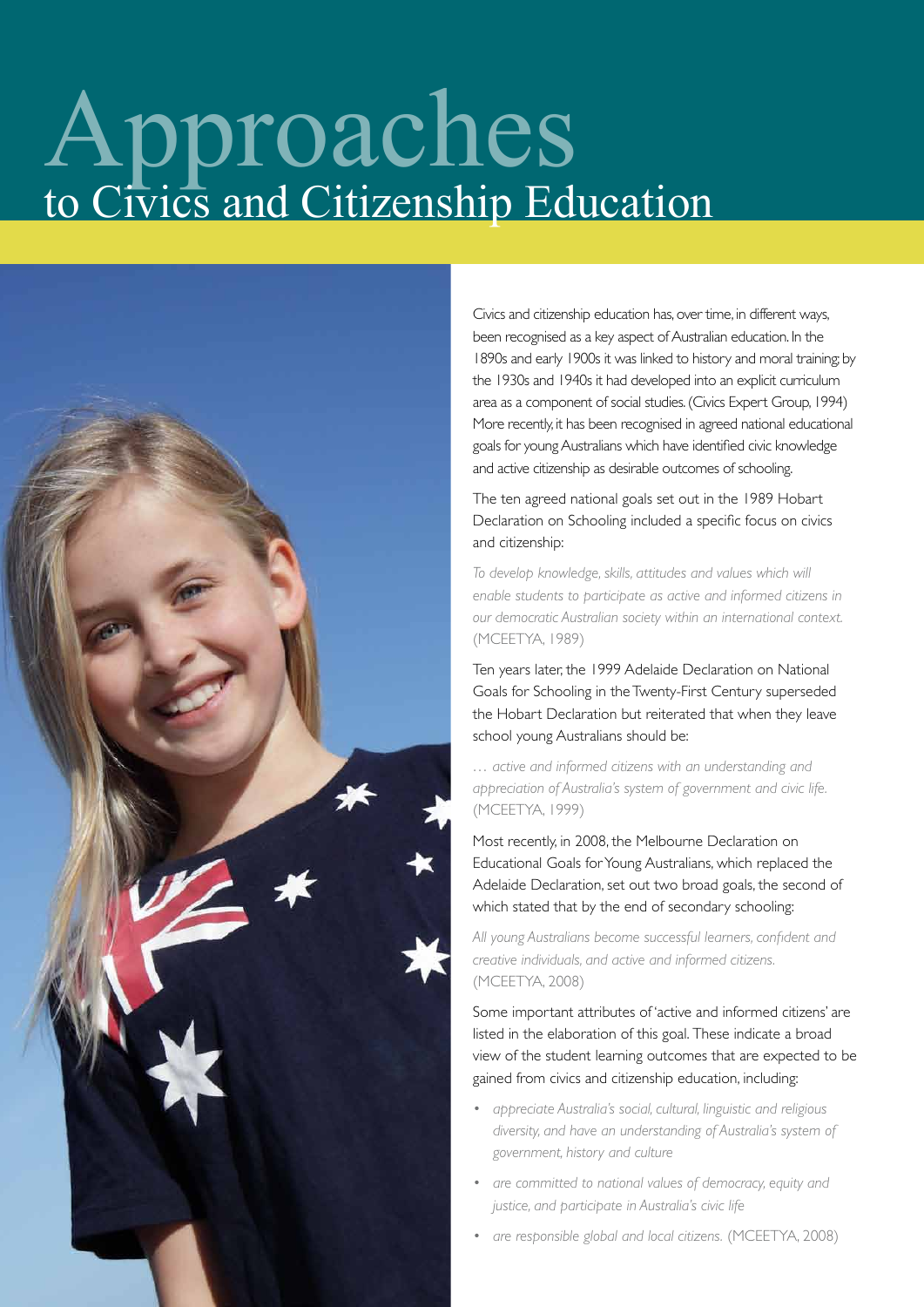The articulation by the Australian Ministers of Education of these key goals between 1989 and 2008 demonstrates the value that has been placed on the development of civic knowledge and understanding, and education for active citizenship.

Research in this field includes international and national large scale studies, involving surveys of students' knowledge and attitudes to civics and citizenship education, and country case studies. It also includes the collection of qualitative data about school approaches. This digest reports on that body of research, from the late 1990s until the present.

The digest draws on searches of a number of databases and bibliographic resources, including the Australian Education Index, Education Resources Information Center (ERIC), Education Research Complete, British Education Index and Scopus.

A selection of relevant websites is listed, and a full reference list is provided. Links to those references for which full-text online access is freely available are also included.

#### APPROACHES TO CIVICS AND CITIZENSHIP EDUCATION

In Australia, over the last two decades, a number of initiatives have attempted to increase knowledge and interest in the processes of civic participation, and to assist schools in their role of supporting students to become active and informed citizens. Research findings from national and international assessments of civics and citizenship, and from school case studies of civics and citizenship activities provide useful insights about effective approaches to supporting students to develop the attributes of active and informed citizenship.

#### Australian chronology of approaches to civics and citizenship education

A summary of the main public milestone reports and policy initiatives that have shaped Australian approaches to civics and citizenship education in Australia since 1994 is provided in the following chronology.

◗ 1994: The report of the Civics Expert Group, *Whereas the people ...* presented to the Prime Minister . (Civics Expert Group, 1994)

- 1996-2000: Australia participated in the International Association for the Evaluation of Educational Achievement (IEA) Civic Education Study of Fourteen Year Olds.
- ◗ 1997: *Discovering Democracy* program launched resource development.
- ◗ 1999: *Adelaide Declaration on National Goals for Schooling in the Twenty-first Century* endorsed by Ministerial Council on Education, Employment, Training and Youth Affairs (MCEETYA). (MCEETYA, 1999)
- ◗ 2001: MCEETYA decides to implement triennial National Civics and Citizenship Sample Assessment at Years 6 & 10.
- 2002: Publication of Australian national report from IEA Civic Education Study. (Mellor, Kennedy & Greenwood, 2002)
- ◗ 2002/3: States and Territories start curriculum mapping of Civics and Citizenship Education across key learning areas.
- ◗ 2004: First cycle of National Assessment Program Civics and Citizenship Years 6 & 10 implemented.
- ◗ 2005-2007: National Statements of Learning for Civics and Citizenship Education developed and incorporated into state and territory curricula. (MCEETYA, 2006)
- ◗ 2006: Report of 2004 National Assessment Program Civics and Citizenship Years 6 & 10 published. (MCEETYA, 2006)
- ◗ 2007: Second cycle of National Assessment Program Civics and Citizenship at Years 6 & 10 begins.
- ◗ 2008: *Melbourne Declaration on Educational Goals for Young Australians* signed by all Australian Education Ministers.
- ◗ 2009: Report of 2007 National Assessment Program Civics and Citizenship Years 6 & 10 published. (MCEETYA, 2009a, 2009b, 2009c)

The report, *Whereas the people …* (Civics Expert Group, 1994) had reported a 'civic deficit', across the whole community, citing evidence from their national civics survey that provided evidence that *deficiencies of knowledge, capacity and civic confidence are apparent*. These findings were supported by subsequent research into and assessment of student knowledge.

Mellor (2008) noted some constraints and contradictions in the Australian approach over the course of the two decades of policy development in this area. For example, although the *Adelaide Declaration* took a broad view of civics and citizenship education, the first stage of the *Discovering Democracy Program* involved the development of resources which incorporated a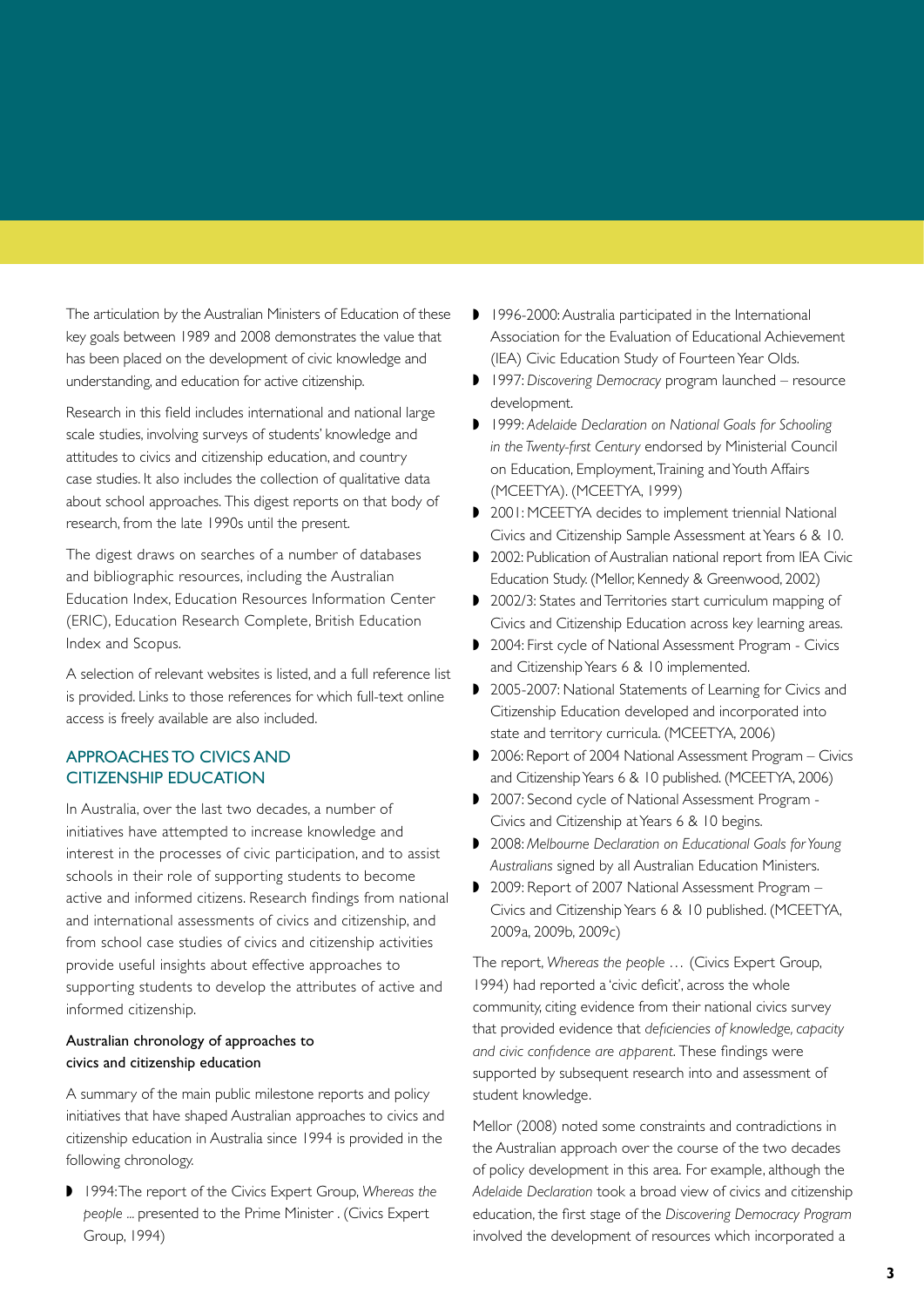paradigm focused on formal Australian governance institutions and civic knowledge. She also noted that there needed to be attention given in schools to expanding the students' capacities, in terms of levels of knowledge, understanding and dispositions, to further enhance their learning in the area. The second stage of the *Discovering Democracy Program*, which focussed on professional development strategies which schools could adopt, provided scope for this other aspect of student capacity.

#### International policy trends

A review of policy and practice in citizenship education around the world was reported by Hébert and Sears (2001). This review noted that the implementation of specific courses in civics or citizenship seemed to be a trend in many parts of the world. Recognition that school structures must support education for democratic citizenship was apparent in most countries, as was *the connection between positive attitudes in democratic civic life and schools which encourage students to be involved in school governance and openly discuss and take action on important public issues* (Hébert & Sears, 2001).

Across the world in the past two decades there has been a growing conviction that cultural differences affect the ways in which national outcomes can best be achieved. This view was supported by the IEA Civic Education Study of 28 countries, each of which also produced a national report. A further illustration of this view, in the European context, is the inclusion of a separate instrument to provide a specific European regional perspective in the 2010 IEA International Civic and Citizenship Study. The purpose of this module is to investigate specific Europe-related issues that derive from the overarching assessment framework of the study. The assessment framework developed for the 2010 IEA study, the third survey of civics and citizenship has been a point of reference for developing regional instruments. (Schulz, Fraillon, Ainley, Losito & Kerr, 2008)

#### The conceptualisation of civics and citizenship education in Australia

In 1999 the Ministerial Council on Education, Employment and Youth Affairs (MCEETYA) decided to develop key measures to monitor and report on national progress towards achieving the goal of students leaving school as active and informed citizens with informed understanding and appreciation of

Australia's system of government and civic life. National sample assessments of Civics and Citizenship were conducted in 2004 and 2007, and the third sample assessment in the cycle of the National Assessment Program-Civics and Citizenship (NAP-CC) will be conducted in 2010.

Prior, Mellor & Withers (2001) had described six dimensions of civics and citizenship that provide a useful framework for considering approaches to supporting the development of students' knowledge and dispositions.

- ◗ Dimension 1: *Civic knowledge for example, understandings about political decision-making processes, institutions, legal requirements.*
- ◗ Dimension 2: *A sense of personal identity for example, a feeling of self worth, belonging, efficacy, resilience.*
- ◗ Dimension 3: *A sense of community for example, locating oneself within communities, some perhaps imagined communities.*
- ◗ Dimension 4: *Adoption of a code of civil behaviours for example, civil and ethical behaviour, concern for welfare of others.*
- ◗ Dimension 5: *An informed and empathetic response to social issues - for example, environmental issues, social justice, equality and equity.*
- ◗ Dimension 6: *A skilled disposition to take social action – for example, community service, active participation in community affairs.*  (Prior, Mellor & Withers, 2001, p 7)

The Australian conceptualisation of civics and citizenship education developed over time, and was especially influenced by the publication of the findings of the 1999 IEA Civics Education Study. The Australian view of civics and citizenship education is one which affirms the distinctions between civics knowledge and citizenship participation, but also sees them as complementary. This duality has been consistently referenced in all the research work undertaken in Australia and also informed international work in the field.

The conceptualisation has its most explicit form in the Assessment Domain developed for the National Assessment Program - Civics and Citizenship (NAP-CC) (MCEETYA, 2004). Two sub-dimensions (known as the Key Performance Measures) were defined:

- ◗ *Civics: Knowledge and Understandings of Civic Institutions and Processes*
- ◗ *Citizenship: Dispositions and Skills for Participation*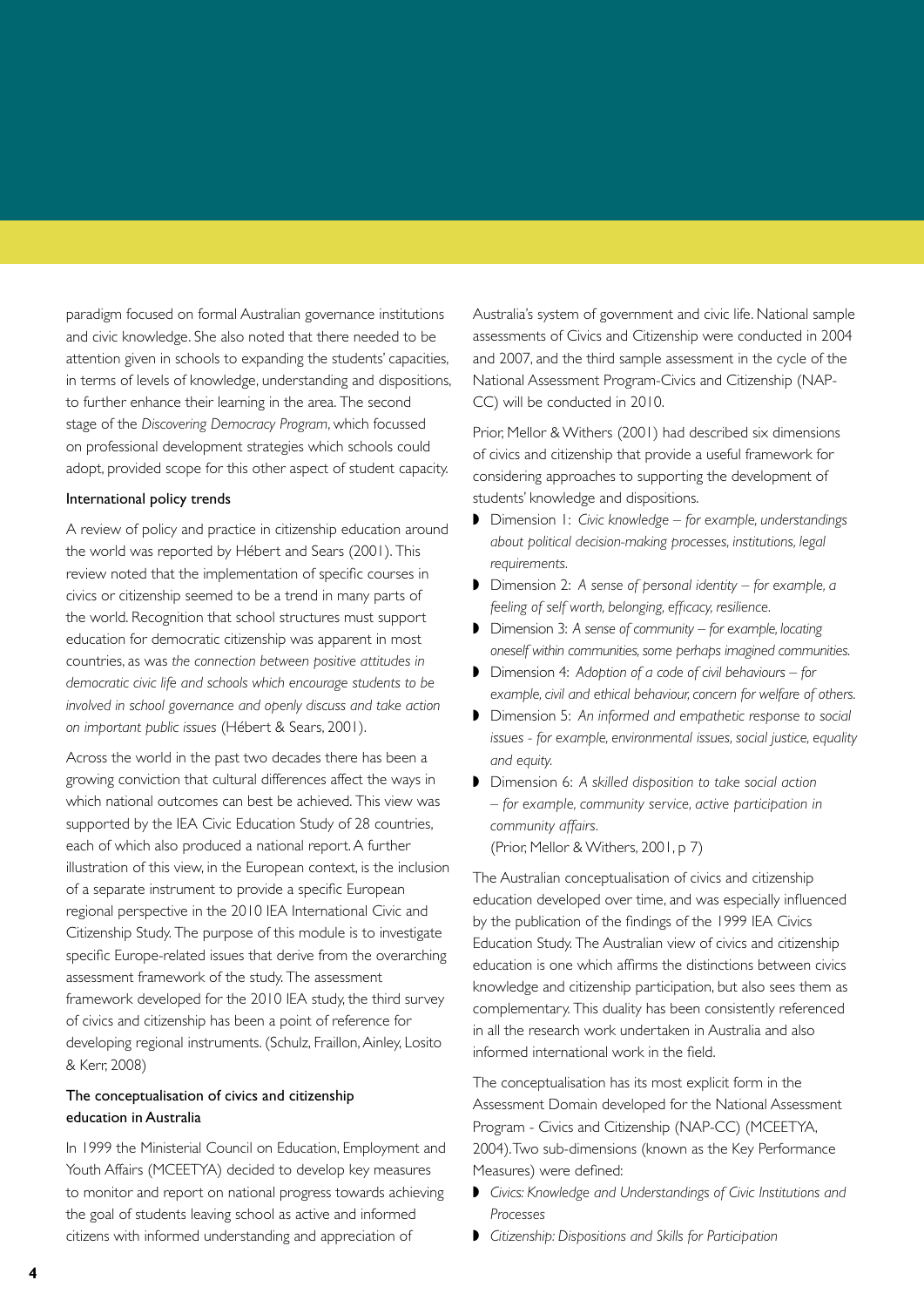The most succinct description of the difference is that Civics is cognitive whereas Citizenship is dispositional in nature.

Civics was defined in the Assessment Domain as *the study of Australian democracy, its history, traditions, structures and processes; our democratic culture; the ways Australian society is managed, by whom and to what end*. Even this simple definition refers to facts but also indicates there are contested areas which need to be explicitly addressed in the teaching and learning of civics.

Citizenship is a more abstract concept and according to the Assessment Domain involves the development of *the skills, attitudes, beliefs and values that will predispose students to participate, to become and remain engaged and involved in that society/culture/democracy*.

Taken together these concepts constitute a rich and complex set of understandings, and are based on both civic knowledge and conceptual grasp of all the elements mentioned in the definitions. They also reference that the provision of opportunity to practise civic competencies is essential for effective citizenship education. The Assessment Domain indicates that without civic knowledge, plus a disposition to engagement, a person cannot demonstrate the required citizenship skills or effectively practice citizenship.

Domain descriptors were written for the two Key Performance Measures. The Professional Elaboration provides and expands on the domain descriptors. It elaborated and contextualized the knowledge, understandings, dispositions and skills that students were required to demonstrate in the assessment. The intention was that they should also become the focus of classroom curriculum.

A second development that has shaped the Australian approach was the release in 2006 of the *National Statements of Learning in Civics and Citizenship* (MCEETYA, 2006a) which defined nationally-agreed understandings about the place of Civics and Citizenship in school curriculum. The *Statements of Learning* were to be implemented in the curricula of all jurisdictions. The *Statements* described the knowledge, skills, understandings and capacities that all young Australians should have the opportunity to develop. Consistent with the NAP-Civics and Citizenship Assessment Domain, the *Statements of Learning* maintained the key distinction of civics and citizenship and focussed on the importance of schools providing opportunities to develop both in students.

Each of the *Statements of Learning* encompasses four year junctures: the end of years 3, 5, 7 and 9. At each year level juncture, the *Statements of Learning for Civics and Citizenship* are structured around three broadly-defined aspects that are considered essential and common for curriculum:

- ◗ Government and Law: explores institutions, principles and values underpinning Australia's representative democracy.
- ◗ Citizenship in a Democracy: explores the rights and responsibilities of citizens in a democratic society and the civic knowledge, skills and values required to participate as informed and active citizens in local, state, national and global contexts.
- Historical Perspectives: explores the impact of the past on Australian civil society. (MCEETYA, 2006a)

The third development in the Australian approach was the Australian government's resource and professional development initiative, the *Discovering Democracy Program,* funded from 1997 to 2004. The materials developed in this initiative provided an extensive array of resources to support civics and citizenship education.

Since the publication of the Australia national report from the IEA Civic Education Survey in 2002 (Mellor, Kennedy & Greenwood, 2002), the profile of civics and citizenship education in Australia has been enhanced by these national developments, and by the incorporation of civics and citizenship outcome statements in the curricula of all jurisdictions. In summary, the Australian approach defines the field as both civics and citizenship, and is predicated on an assumption that Civics and Citizenship Education will be embedded across the curriculum, rather than established as a discrete learning area.

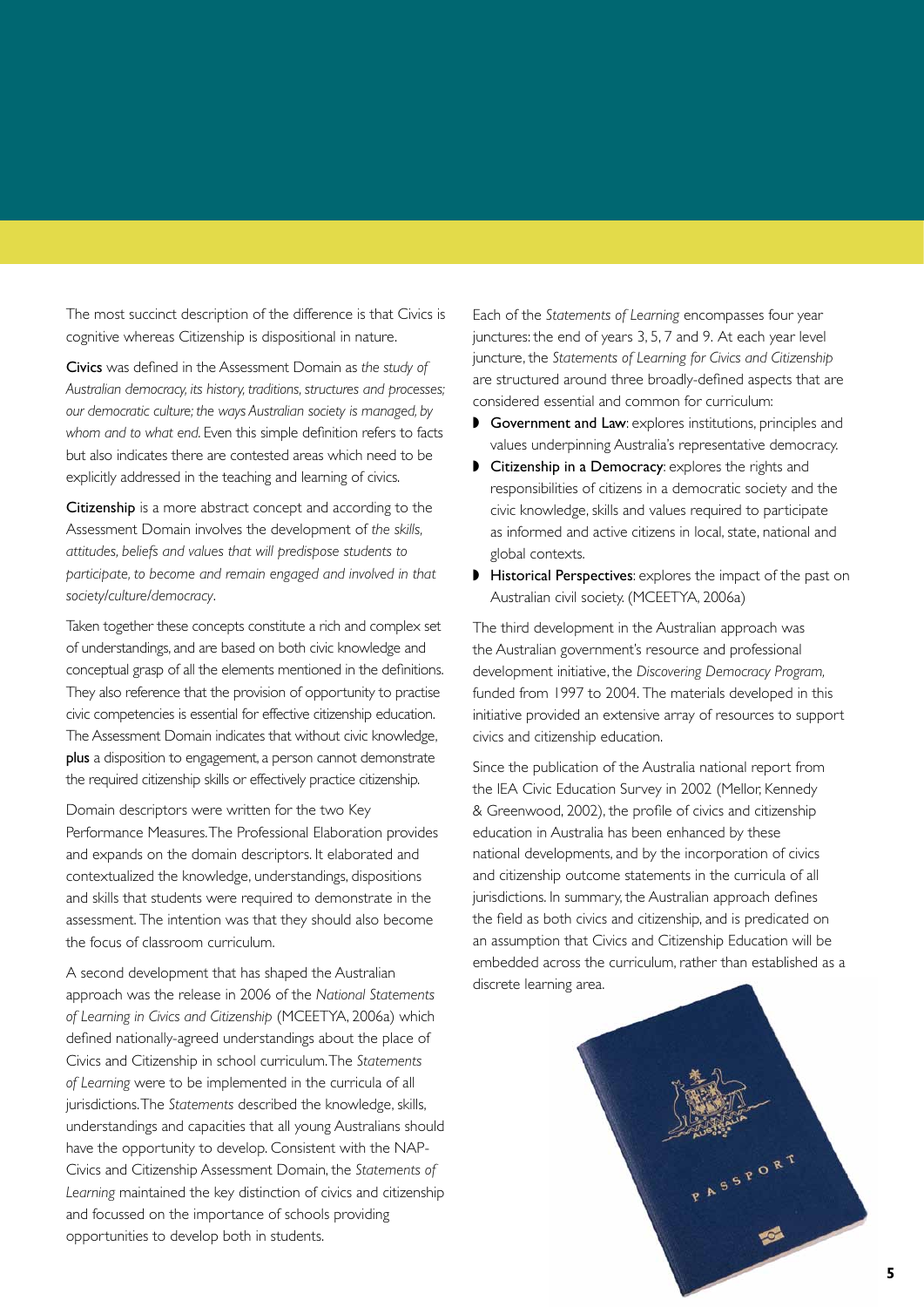## Australian Citizens The Capacities Of School-Aged

Three studies since 1999 have collected national data about the civic knowledge and citizenship skills of young Australians:

- ◗ 1999: Civic Education Study of Fourteen Year Olds, conducted by the International Association for the Evaluation of Educational Achievement (IEA)
- ◗ 2004: National Assessment Program Civics and Citizenship Years 6 and 10.
- ◗ 2007: National Assessment Program Civics and Citizenship, Years 6 and 10.

The data from these studies have provided significant understandings about civics and citizenship which are of great value to policy makers, teacher educators, and teachers.

#### IEA Civic Education Study

Twenty-eight countries participated in the IEA Civics Education Study of fourteen year olds. The goal of the study was to identify and examine, in a comparative framework, the ways in which and how well young people are prepared to undertake their role as citizens in democracies.

A list of policy-relevant questions was developed to focus the study, and included questions dealing with the organisation of educational programs, for example:

- ◗ What is the status of citizenship education as an explicit goal for schools?
- ◗ Around what instructional principles and through what courses are formal programs of civic education organised?
- ◗ To what extent does formal education deal with civic identity development in students?

Other questions focused on students, for example:

- ◗ How do students define and understand the concept of citizenship and related issues?
- ◗ For what rights and responsibilities of participation are students being prepared in their own political system or society?

Further questions focused on teachers and teaching and on schools, for example:

- ◗ How do teachers deal with civic education in their teaching, and what is the influence of different types of classroom practices?
- ◗ How well does the education of teachers prepare them to deal with the different facets of civic education?

◗ How does the way in which schools are organised influence students' civic participation? (Torney-Purta, Lehmann, Oswald & Schultz, 2001)

This international study provided, for the first time, a comprehensive picture of what young Australians knew and understood, what were their skills and attitudes, and how they felt about civic issues. (Mellor, Kennedy & Greenwood, 2002). (There was little information on citizenship activities provided by this study and this was noted in the Australian national report as being a weakness. There was also a teachers' survey, which indicated that Australian teachers thought civics and citizenship education was a very important area of learning, but that they felt inadequately prepared to teach effectively in this area.)

The final reports of the whole study highlighted several key findings, including the finding about the part played by educational practices in preparing students for citizenship. The Australian national report of the IEA study analysed and interpreted the Australian data collected during the IEA Civic Education Study and included some comparative analysis with some of the 28 other countries involved in the study. (Mellor, Kennedy, Greenwood, 2002). This report also highlighted the relationship between participation in school councils or parliaments and broader civic knowledge.

The IEA Civics Education study found that Australian students' achievement on the Civic Knowledge sub-scale was just average, and their comparative achievement on the Interpretative Skills sub-scale was above the international average. There were 10 countries with higher means than Australia on the Total Civic Knowledge scale. In relation to Civic Engagement, Australian students scored significantly lower scores than the international average on each of the three sub-scales. These findings were taken to confirm the need for greater effort to be put into this area of learning in Australian schools.

The relationship between student civic knowledge and participation experiences was established in the Australian national report.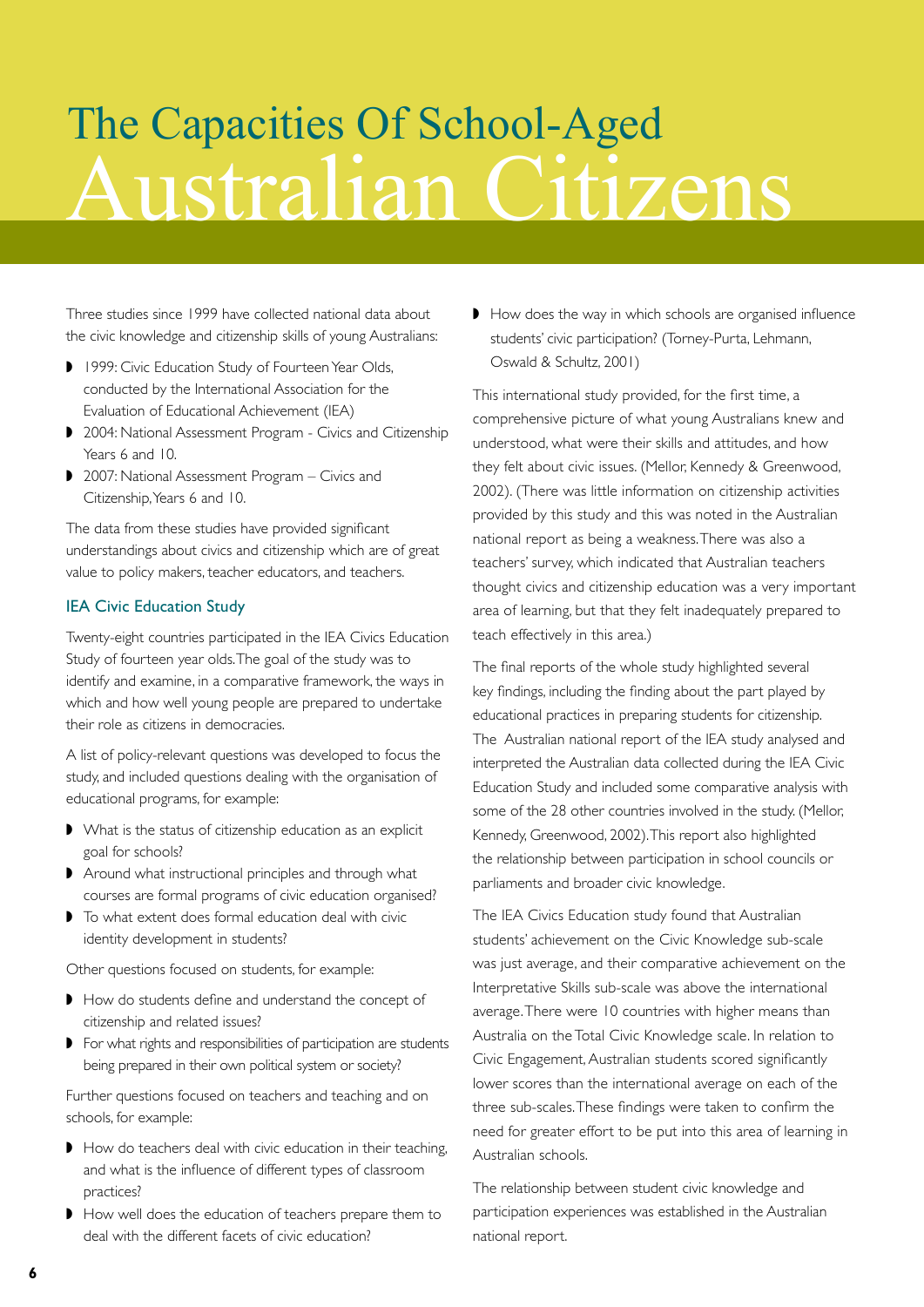*Participation in a school council or parliament is positively related to civic knowledge for Australian students, indeed even more so that for the international students. However, only one third of them have participated in a school council or parliament. Australian students seem to have a more positive view of what can be achieved by groups of students in schools than they have of what adults can achieve by active participation in the political process. Thus, on the Confidence in Participating in School scale the Australian mean, at 9.9, is lower than the international but is not significantly below that of the international group.* 

(Mellor, Kennedy & Greenwood, 2002)



#### Findings on student achievement gained from national assessment

The 2004 and 2007 National Assessment Program – Civics and Citizenship (NAP-CC) assessed a national sample of students at Years 6 and 10. These national sample assessments provided data on student achievement in each cycle, and the findings suggest ways that schools might improve student performance on assessment tasks related to civic activities. (MCEETYA, 2006b, 2009a)

Student achievement was mapped against Proficiency Levels, set on the Civics and Citizenship Literacy Scale (which had 6 bands). The Year 6 Proficiency Level was set at Level 2 for both cycles. Students who performed at this level are described in the report in the following terms.

*Students who achieved at Proficiency Level 2 demonstrate accurate factual responses to relatively simple civics and citizenship concepts or issues in responding to multiple choice items and show limited interpretation or reasoning in their responses to open-ended items. They interpret and reason within limits across the two key performance measures. They recognise the division of governmental responsibilities in a federation, that respecting the rights of others to hold differing opinions is a democratic principle, and can identify a link between a change in Australia's identity and the national anthem.* (MCEETYA, 2009a, p xiii)

#### The Year 10 Proficiency Level was set at Level 3 for both cycles. Students who performed at this level are described as being able to:

*Demonstrate relatively precise and detailed factual responses to complex key civics and citizenship concepts or issues in multiple choice items. In responding to open-ended items, they use field-specific language with some fluency, and reveal some interpretation of information. They recognise some key functions and features of parliament, identify the importance in democracies for citizens to engage with issues, and analyse the common good as a motivation for becoming a whistle-blower.*  (MCEETYA, 2009a, p xiv)

In the 2004 and 2007 cycles of the national assessment, both age-based cohorts demonstrated achievement at lowerthan-expected levels. Additionally there was only a 2-3% improvement from 2004-2007. Only about half of the Year 6 students achieved their designated proficiency level and fewer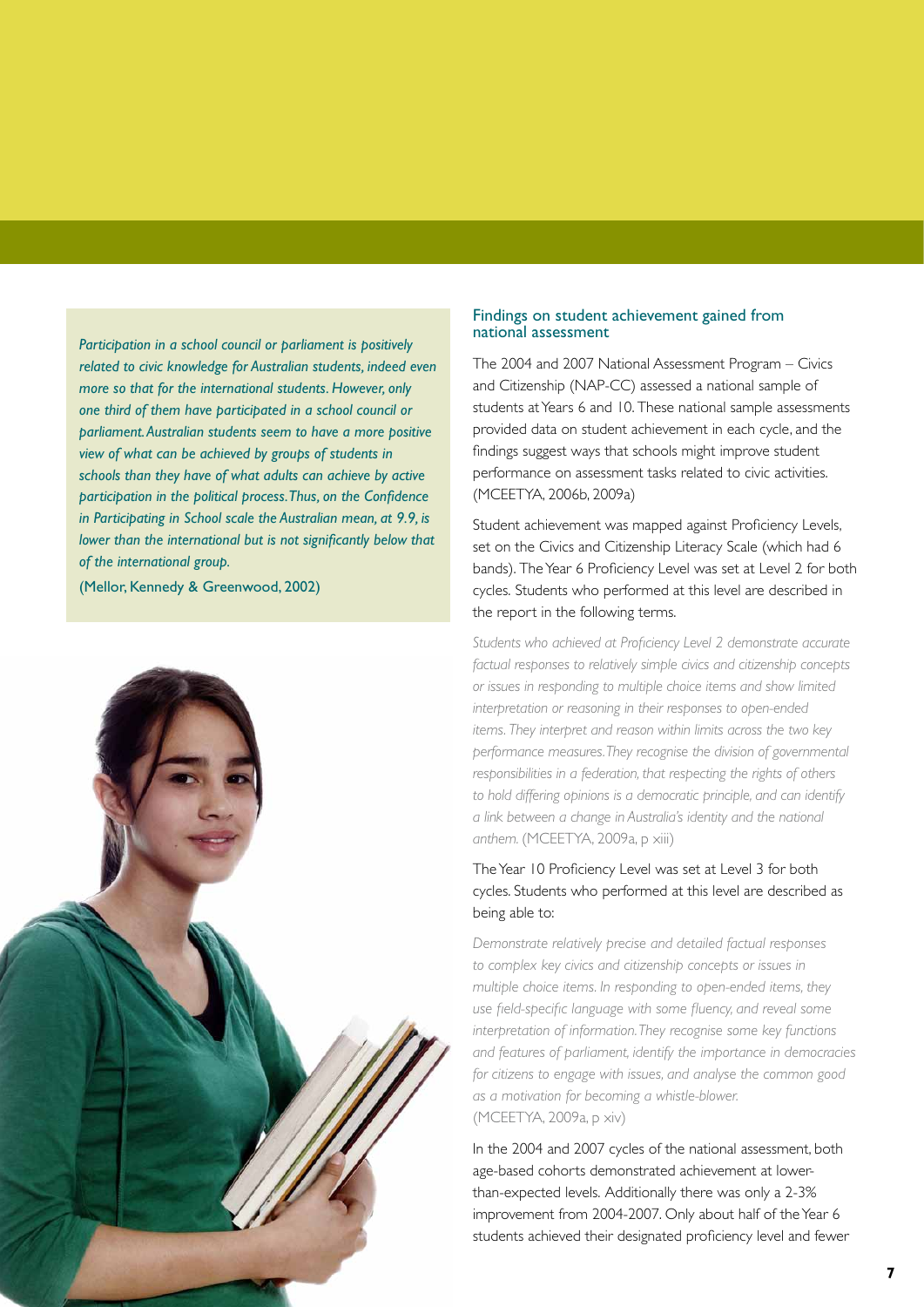than one third of the Year 10 students achieved theirs. There were significant variations between jurisdictions, but most of the education jurisdictions found the results discouraging. The third cycle is being conducted in October 2010, with a revised Assessment Domain, so those outcomes are not yet known.

The second major finding in the report of the 2007 assessment (MCEETYA, 2009a) related to information on the effect on student achievement of participating in school governance and civics and citizenship-related experiences in school, and of participating in citizenship activities outside school. These findings applied to students at both year levels.

- ◗ Significant cumulative effects in achievement were demonstrated to operate as a result of participating in civics and citizenship (C&C) related and school governance activities in school
- ◗ Significant cumulative effects on achievement derived from participating in C&C-related activities outside school
- ◗ Parent occupation also had a significant effect on achievement.

The impact of these participation effects, in addition to the usual effects of parental background on student achievement are shown in Figure 5.8 from the 2007 report. This figure is shown below.





The figure shows that almost a quarter of the variation in achievement can be explained by a combination of student's parental background and participation in civics and citizenship activities. This is a considerable effect. However for schools a significant element of this finding is that only some of this effect directly relates to school provision.

That direct effect derives from the civics and citizenshiprelated and school governance activities, which were found to be very significant for those students who had experienced them. The 2007 survey had asked students about their actual participation in these civics and citizenship and governance activities. Three quarters of year 6 and two thirds of year 10 students had voted for class representatives. Approximately one third of year 6 and one fifth of year 10 students had served on a student representative council (SRC), and of those, approximately three quarters believed they had 'contributed to school decision-making'. Less than a third of students reported that they had contributed to school decision-making in non-SRC ways. Variable numbers said they had participated in peer-support programmes, helped create a school newspaper, represented the school, or participated in such activities outside school. These responses indicate that only a minority of students were actively engaged in such activities (other than voting for class representatives), but when they were engaged they felt they 'had made a useful contribution'. Students who had had these opportunities felt positive about them, but only a minority of students in primary and secondary schools in Australia had had such opportunities.

There was a significant correlation between schools where the mean student achievement score was high and students reported high levels of actual participation in these activities. Similar correlations occurred between schools with low mean achievement and low levels of student participation in these activities. Additionally the effects of participation were cumulative – that is to say, the more of these activities participated in, the greater was the effect on achievement. The inescapable conclusion is that schools which provide their students with such opportunities are more likely to have students who are more knowledgeable and are more skilled at participation and have a greater disposition to engage, than schools that do not.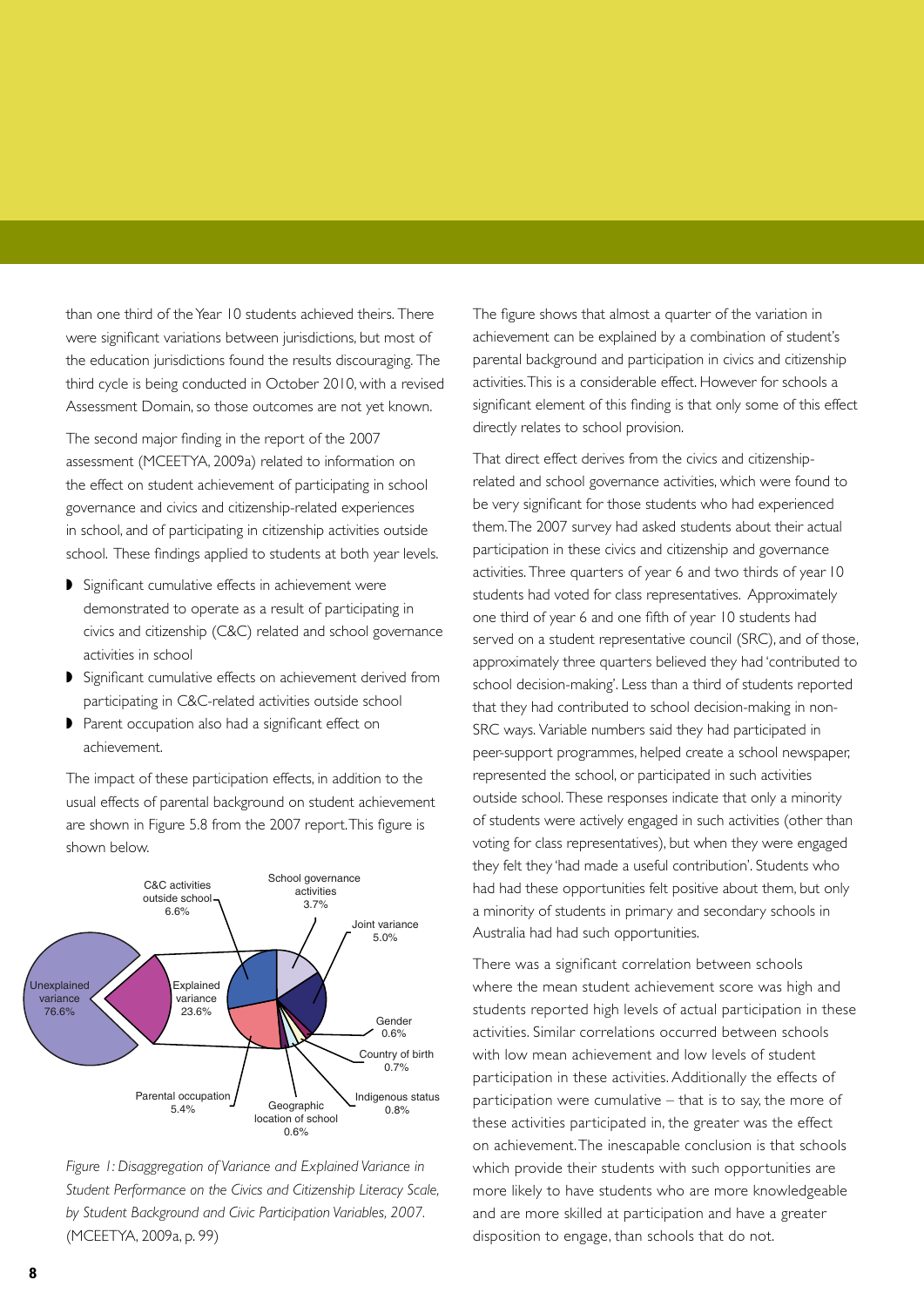#### The Report concluded:

*If schools do not wish to provide a detailed or conventional Civics and Citizenship curriculum to all their students, thereby adding to the students' civic knowledge, this report's findings indicate that worthwhile gains will come from a governance model which allows decision-making by students in the school.* (MCEETYA, 2009a, pp 108–9)

The descriptions of student capability contained in the proficiency levels indicated some of the knowledge and skills which students demonstrated. As was described as the second key finding from the national assessment and shown in the Figure 5.8 from the report, there are particular benefits to schools providing opportunities for students to practice active citizenship participation. Other research has provided examples of such activities.

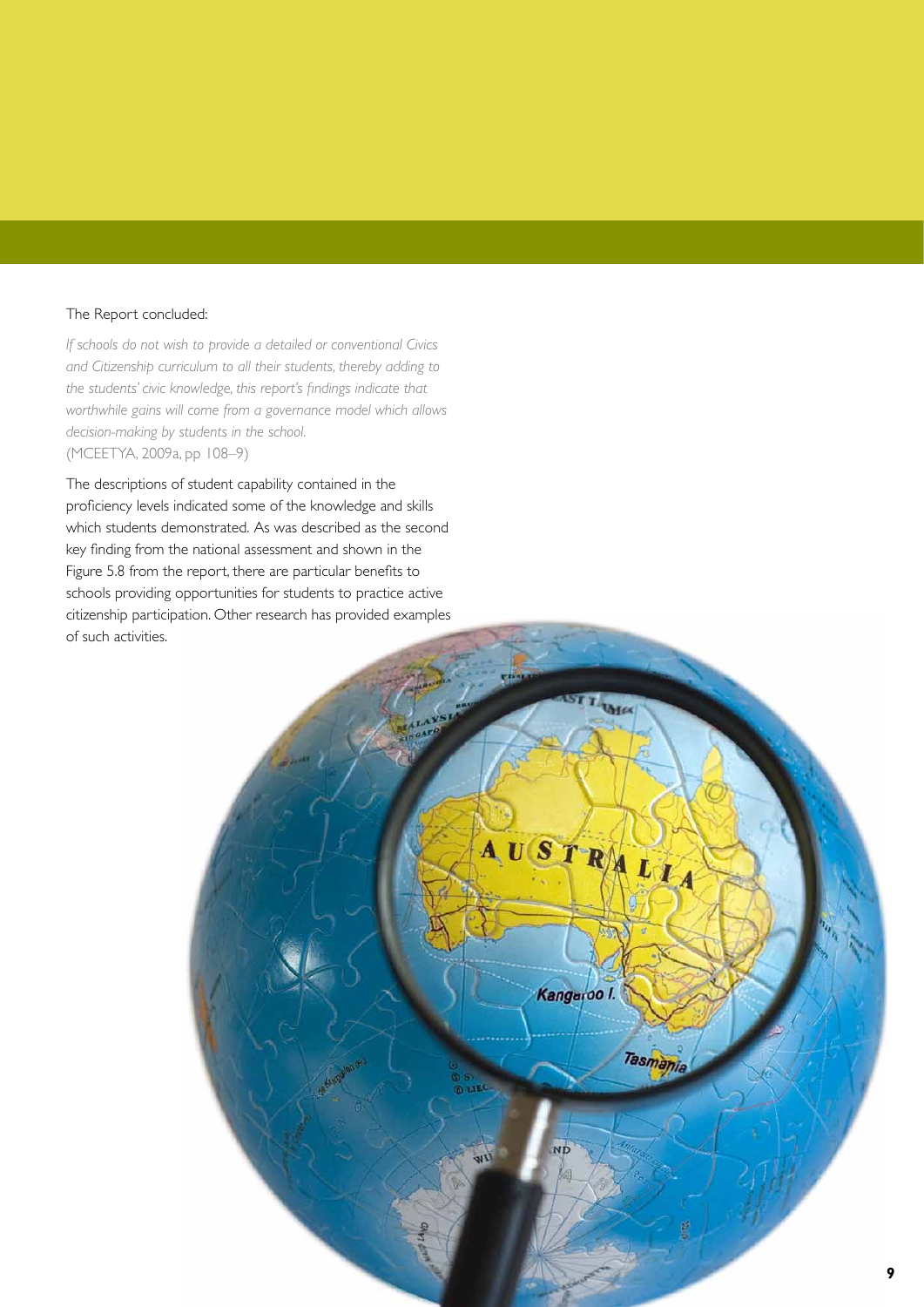### in Schools: Delivery options The Place of Civics and Citizenship

An ACER evaluation of the professional development stage of the *Discovering Democracy* program in Victoria (Holdsworth & Mellor, 2004) provided a model of whole school approaches to civics and citizenship education. This evaluation report picked up key findings from the Civics Expert Group and the IEA Civic Education report, and drew on the conceptualisation of civics and citizenship education in the NAP-CC Assessment Domain. It included a diagram, see Figure 2, which had been used in the professional development program and which enabled teachers and administrators to analyse the ways their schools did (or might be able to) deliver Civics and Citizenship Education.

An examination of the diagram indicates that there are several aspects of school life which can be natural sites for civics and citizenship learning in a school. Also there are overlapping and inter-connected elements. Opportunities for civics and citizenship learning can occur across the whole sweep of a school's life, most especially when the view prevails that students are full members of the school community and thus entitled to learn to be part of the decision-making processes undertaken in that school. While the advantages of having a consistent application of civics and citizenship policy across the school are clear, it can also be seen that focussing on one or more elements could make a difference to civics and citizenship learning opportunities available to students in a school.

In the study most schools had chosen to focus their implementation on one of the four areas. These can be mapped to the four main elements of the diagram:

- A: Auditing and Whole School Practice and Policy work
- **B:** Classroom teaching & learning and curriculum development
- C: Learning activities in Active Citizenship
- D: Community links & partnerships

In the publication *Discovering Democracy in Action: Implementing the Policy*, the selected case study reports were compiled under the same four headings. This collection of actual case studies of effective implementation was written by teachers, usually in teams, who had participated in professional development activities. They had also some funding to support implementation, in their schools, of civics and citizenship programs and activities which they had devised for their schools.

Some schools mapped their programs to the model and developed a strategy to broaden their policy for civics and citizenship delivery within the school (A). Others developed specific civics and citizenship curriculum and professionally developed teachers so they could adopt a more open climate in their classrooms (B). Possibly the most instructive case studies related to the school organisation, ethos and environment. Some of the schools which had tackled the issue of how to get students to play a more active role in the organisation of their school found that they developed programs with activities which could enable the students to develop a more active role in their learning (C). Many of the schools developed programs which explicitly included links to their broader communities in some significant way (D).



*Figure 2: Civics and Citizenship Education: A Whole School Approach* (Holdsworth & Mellor, 2004, p vii)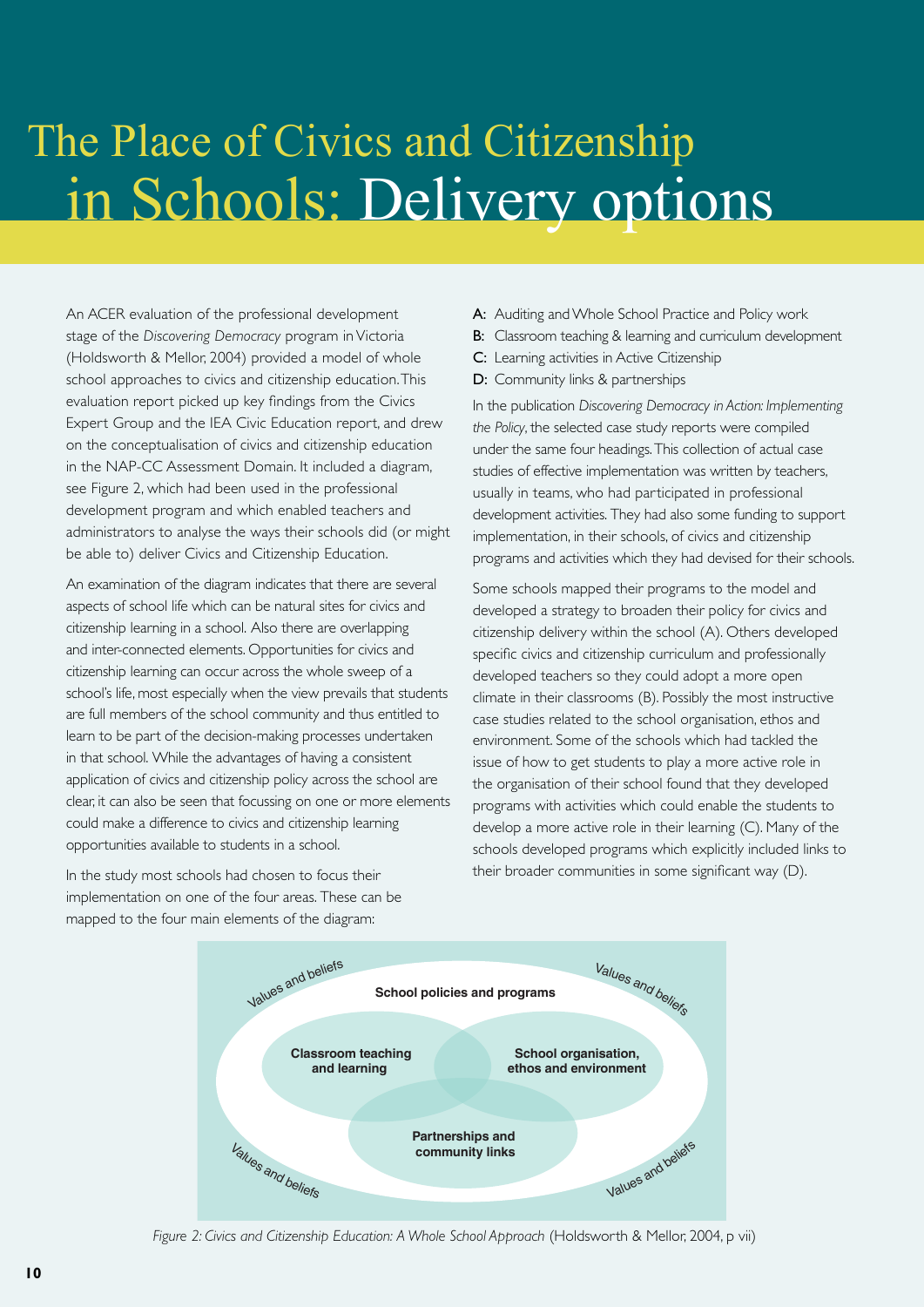## in Schools Active Citizenship



Case studies of how Australian teachers have responded to the civics and citizenship initiatives described above provide qualitative evidence about a variety of ways of creating teaching and learning approaches and school contexts in which students can engage actively in civics and citizenship education.

Active participation in decision-making is recognised world-wide as the area of civics and citizenship learning which is most likely to lead to the development of a disposition to active citizenship. All the reports previously mentioned in this digest have indicated the value of providing students of all ages with opportunities to engage in such activities. The best learning outcomes are achieved when these opportunities can be explicitly linked to a broader civic knowledge that has been taught in a civics class. But, as the previously mentioned findings from the NAP-CC demonstrated, even when not linked, it appears to have a positive effect on civics and citizenship learning, and the disposition to engage more generally.

#### As the Australian report for the IEA Civic Education Study had indicated:

*Just as student participation outside of classrooms yields benefits in terms of enhanced civic knowledge, so too does their active participation within classrooms. Civic education cannot consist of the passive reception of decontextualised*  *information. It must allow students to engage with the knowledge they are expected to learn, and which is necessary to equip an active citizenry, and with activities that will give them experience with the practice of democracy.*  (Mellor & Kennedy, 2003, p 537)

#### The case studies in *Discovering Democracy in Action: Implementing the Program* reported a range of learning activities associated with active citizenship, including:

- *excursions to places and attention to programs that provide information to relevant to particular areas of civic knowledge (e.g. to houses of parliament, electoral centres, museums)*
- *more complex engagement by students in school governance and a more complex range of settings and ways in which students can engage in a broader range of decision-making processes in the school*
- *the adoption of a wide range of activities that expressly require service from students within the school community*
- *programs designed to increase self-management by students and care of others*
- *the construction of a 'product' using an overly cooperative model of working together.* (Holdsworth & Mellor, 2004)

Several of these case studies are summarised below. (Page references have been given to the quotes from the *Discovering Democracy in Action: Implementing the Program* report.)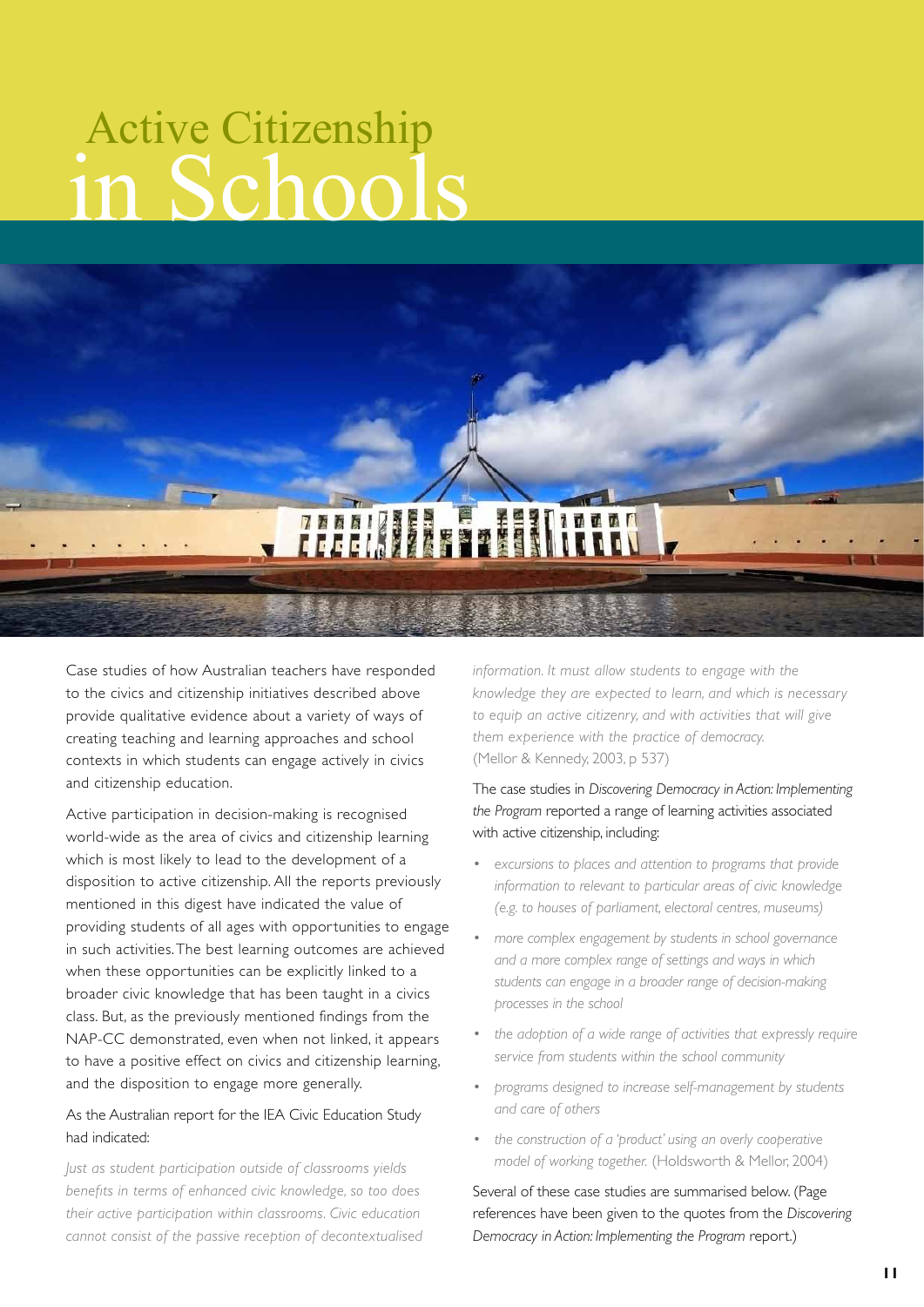

The following interesting learning activities were reported from a primary school in a country town.

*We conceived the idea of having a role-play of a local Council, where the issue to be debated was whether it would be desirable to have young people directly represented on the local council. We believed that a role-play was an excellent way of engaging students as both tutors and learners. It became increasingly clear that the success of the role-play was based on the fun the students would have, both in the roles they had developed as councillors, and as tutors of civics and citizenship to other Year 6 students.* 

(Holdsworth & Mellor, 2004, pp 56–59)

The role-plays and materials were developed and scripted by students in class over a 15-week period. In the role-play each councillor made a speech in support of, or against the idea of young people having direct representation on local council. After four speeches, the role-play would stop, and the two appointed facilitators would set the audience a task that the councillors would then help them to complete. The role plays were presented to Year 5 and 6 students at a number of neighbouring primary schools.

*It became clear with the success of each venue that the audiences were not only entertained, but also educated and left with knowledge and a process for change in which they could be prime motivators.* (Holdsworth & Mellor, 2004, p 57)

Some schools in the evaluation study worked in cluster arrangements. A cluster of primary schools, a P-12 school, and a secondary college in a rural area created a cluster web site that detailed events and hosted those events. From the outset, the planning team had a strong belief that 'participation' and 'doing' were more effective ways of teaching citizenship than theory in a classroom. The program was explicitly focussed on participation, heightened awareness of civics and citizenship and communication skills.

Some examples were:

- ◗ The construction of a web site by secondary college students. The maintenance of the site for the next twelve months required the collection on a regular basis of data and information from schools involved in the project so that the site could be updated. This was a digital maintenance task with a reporting function, undertaken by the students.
- ◗ Teams of four middle school (Years 5-8) students matched with another team of four from a different school, worked online, and were given a hypothetical problem of global or local significance to research, and then developed a presentation. The presentations were made at the end of term, with 65 students from across the cluster participating in a day that ranged from speeches and reports, to dramas, role-plays and model building.
- A Junior Parliament was held in mid-year, with 75 students from years 5-8 participating and another 60 as spectators.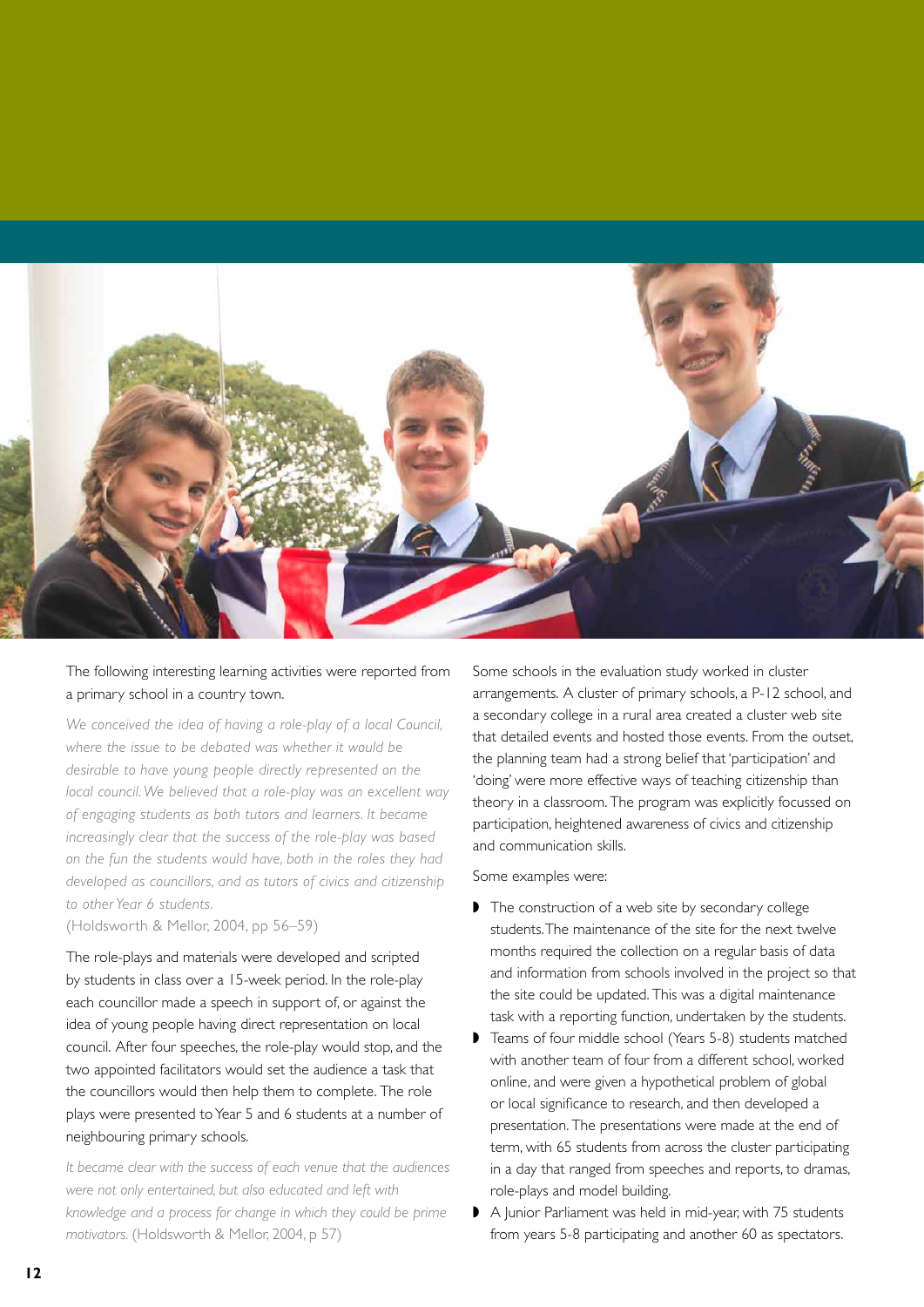

Each primary school provided a team of four students, and the secondary college matched these with students from years 7 and 8. Participating students were given a topic a week before the parliament. One speaker presented for three minutes on the topic, and the four other students formed a panel and were questioned by a designated opposing team. The parliament was run on parliamentary rules with a Speaker and formal language in debates.

#### The project coordinator described the outcomes of the program:

*Students became more interested and more conversant with what was happening in their community. They also became more aware of the decision-making processes in their communities. Many learnt to use ICT proficiently to communicate with other schools and gained confidence in public speaking, debating and presenting to audiences.* (Holdsworth & Mellor, 2004, pp 72–74)

The case studies from the *Discovery Democracy in Action: Implementing the Program* provide qualitative evidence of strategies that have been found to be effective in embedding civics and citizenship education in the curriculum. Student Action teams have been found to be an effective strategy to strengthen students' engagement with school. Staff from a country primary school who attended a *Discovering Democracy* professional development session about Student Action Teams (SAT) recognised how this would extend the Civics and Citizenship Education activities already operating in their

school. These teachers committed to raising the profile and value of Civics and Citizenship Education in the curriculum across all year levels and with all staff in their school.

*A Junior School Council was already running at the school, together with a range of other activities. The idea of Student Action Teams was used to change the structure of the Junior School Council to create a more effective working environment that would benefit the school and the community. A new structure was designed that included a School Focused SAT and a Community Focused SAT. The committees meet every other week and then come together between meetings to share progress or make full Junior School Council decisions Achievements of the two Student Action teams were written about in the newsletter to keep the families and community informed. Staff monitored the progress of the SATs, and identified a need to improve the structure of class meetings. To create this structure, a set of starter questions was provided to each representative to guide their meeting to focus on school and community issues.* (Holdsworth & Mellor, 2004, p. 71)

#### The coordinators of the Civics and Citizenship Education program at this school recognised the importance of continual discussion and review of new programs with teachers.

*All members of staff need to feel that their input is valued and that their concerns and beliefs will be met. Classroom teachers are in the best position to critique any new classroom programs and offer constructive and innovative ideas.* (Holdsworth & Mellor, 2004, p. 71)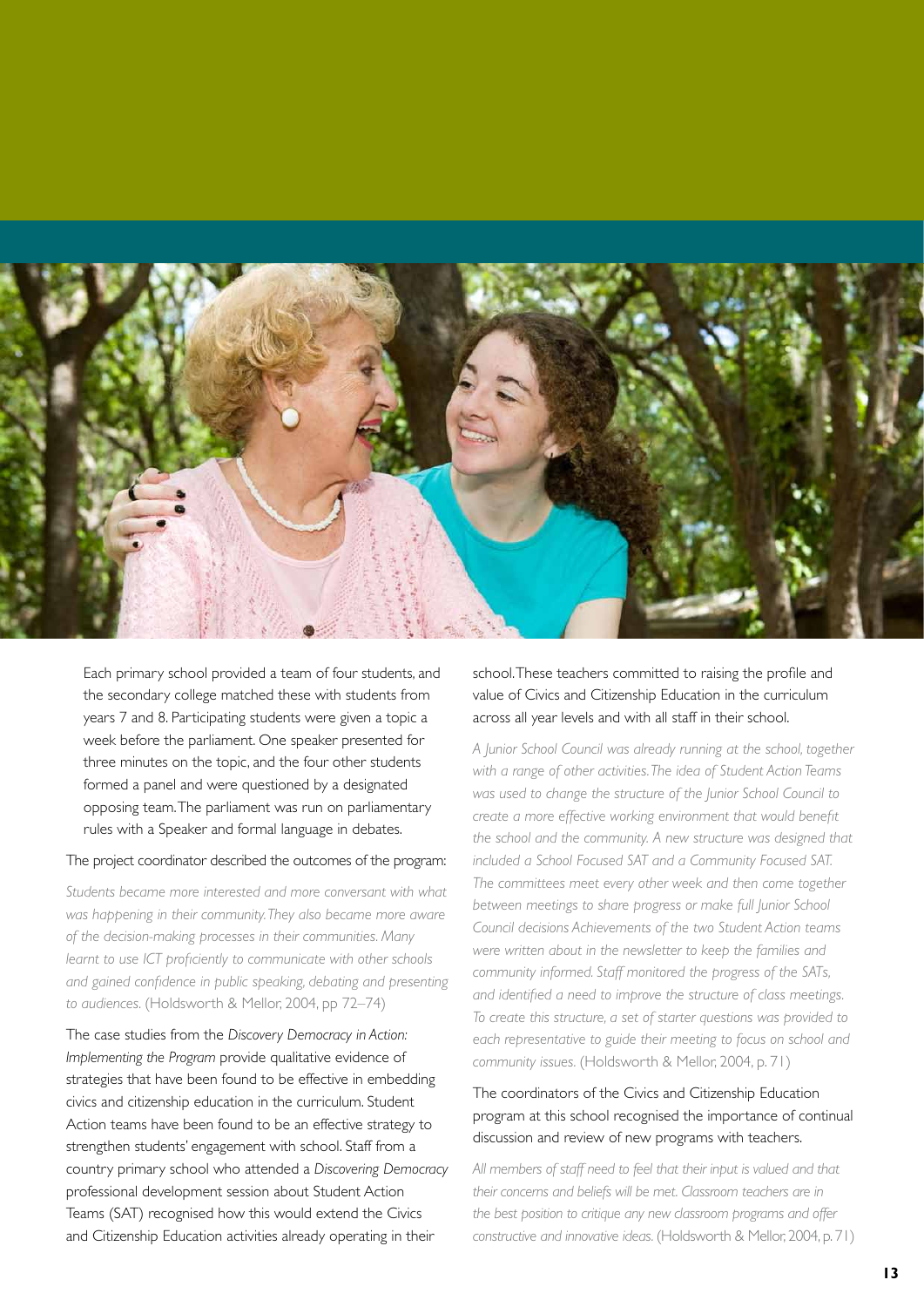Another perspective on Student Action Teams and engagement has recently been provided in a booklet titled *Switched On to Learning: Student Initiatives in School Engagement*, written by the students of two Victorian primary schools. Through photos, cartoons, and many student voices, the students' engagement in school is vividly described.

*Engagement is not only an idea that relates to school. It's something that affects our whole life.*

*One of the team put it best saying … 'If you're engaged at school you can be engaged everywhere'. Engaged in life means you have a chance to enjoy life more.* 

*Therefore another way I think we can improve student engagement is to involve the experts – students – in making important decisions about their learning.* 

*By having Student Action Teams, we have gone about investigating engagement with an engaging approach.*

*While members were selected by teachers initially, students chose future members of the team each year to replace Year 6 students going to high school.* 

*After three years we are at the end of the engagement project. We've used this report to tell you about our learning … It's a reminder of how far we've come and all the things we've done.*

*I've only been a part of a SAT this year – it's really helped my learning.*

(Student Action Teams at Pender's Grove Primary School & Preston South Primary School, 2009)

Another research project, funded by the Australian Research Council (Kennedy, Jimenez, Mayer, Mellor & Smith, 2003), generated a series of State/Territory case studies.

The ARC project involved conversations between university colleagues and school teachers, and addressed the following key issues in civics and citizenship education:

- *1. How does civics and citizenship education fit into the curriculum?*
- *2. What is civics education?*
- *3. What is citizenship education?*
- *4. Are civics and citizenship education necessarily in conflict?*
- *5. Where does Discovering Democracy fit?*
- *6. Civics and citizenship events and activities.*
- *7. Values and civics and citizenship education.*  (Kennedy et al., 2003)



The case studies contain vignettes of an array of activities. An Education for Citizenship Program was an established part of the curriculum at one ACT secondary school, structured around a broad theme at each year level:

- ◗ *Year 7: Caring for what's around us –* plants, animals, the environment, our country, people in our community, people in other lands.
- ◗ *Year 8 Being a wise consumer* budgeting, buying food and clothes.
- ◗ *Year 9 The social scene* peer groups, relationships and sex, drugs, health, conflict resolution and teenagers and the law.
- ◗ *Year 10 Being a responsible voter* political system, excursions for electoral education, Parliament House, ACT assembly. (Kennedy et al., 2003)

A Victorian country high school had instituted, as a committee of the School Council, a Youth Council on which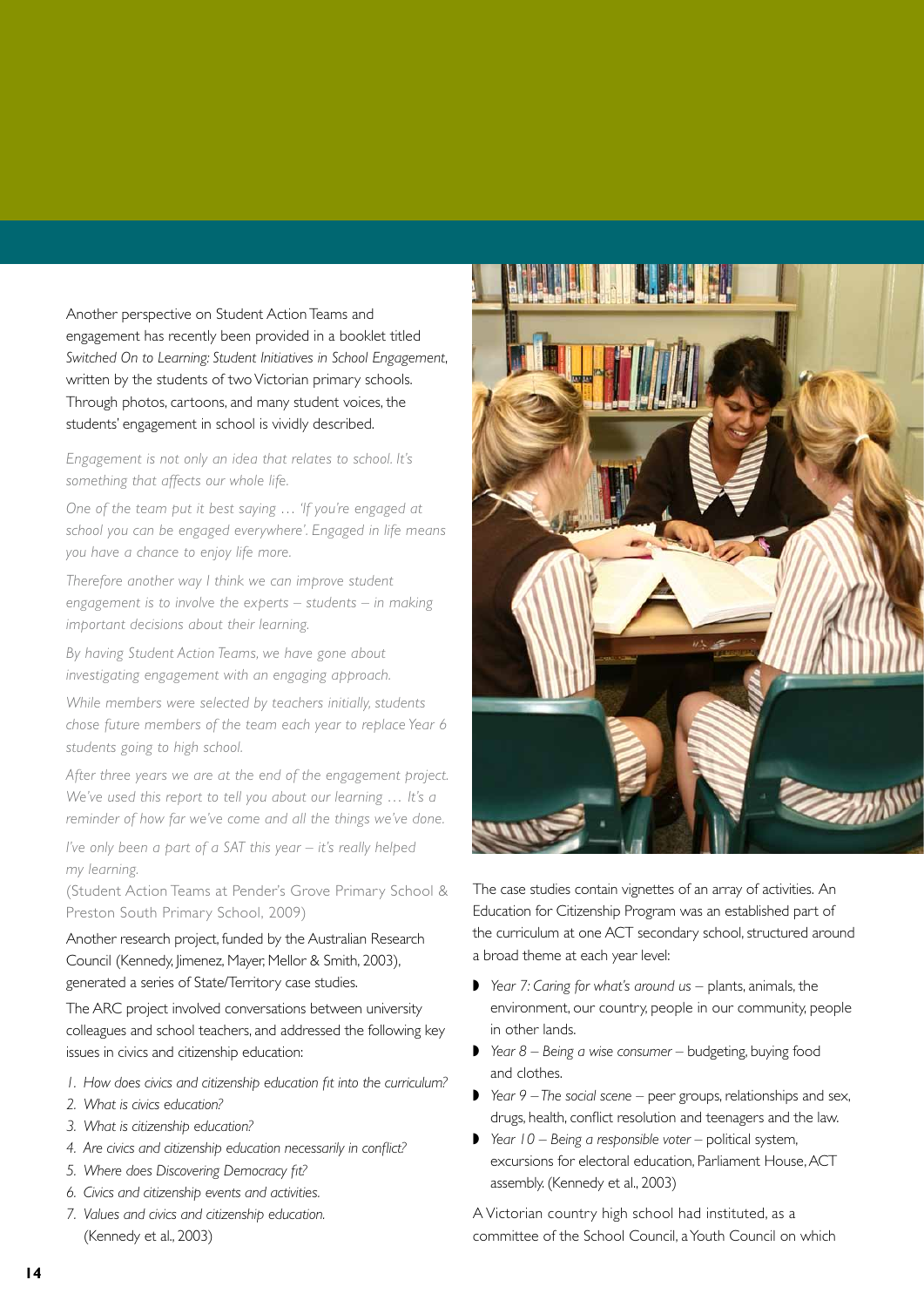

#### Year 9 and 10 students were representatives, and on which they had a range of responsibilities. A teacher related how the object was

*... to give the kids a role in local affairs. It's been a good opportunity for the voice of the kids, and they have been influential in spending \$25,000 per annum of local rates on kids. They have been influential in setting up a range of youth activities for the region …*

*There has also been the opportunity for kids to be involved in interviewing migrants in the region. In another schoolsupported project, called 'Living in Harmony', funded by the Commonwealth, the focus was on the history of migrants in the region. Our kids were asked to assist in the development of the interview schedules, they were bussed to the place for interviewing, and they had to report on and de-brief to peers and the project Steering Committee. The interview tapes are* 

#### *now all stored in the local library for posterity and a book of the interviews was published.* (Kennedy et al., 2003, p 18)

Evidence from explorations of actual school practices, such as those cited from the three projects above, provide insights into ways of implementing civics and citizenship education, and can be used as the basis for a dialogue about how these approaches might be adapted and modified to suit other school contexts.

The case studies from each of the three research projects quoted in the digest provide examples of school change processes. Some common elements of key strategies and processes, seen to be crucial for effective change, can be drawn from these case studies.

- ◗ The creation of a *small core team* of teachers to take responsibility for change and its direction.
- ◗ *Supported time* for members of that team to work together.
- ◗ *An external challenge* from a consultant or 'critical friend' to support teachers' reflection about a school's situation and their consequent initiatives.
- ◗ Preparation of *local documents* that are easy to use within the school.
- ◗ *Support* from the school's administration.
- ◗ Conscious initiatives to involve *larger numbers* of staff members, both in terms of the teaching of the program and its 'ownership'.
- ◗ Explicit attention to *sustainability* of the program within the school.

(Holdsworth & Mellor, 2004, p. ix),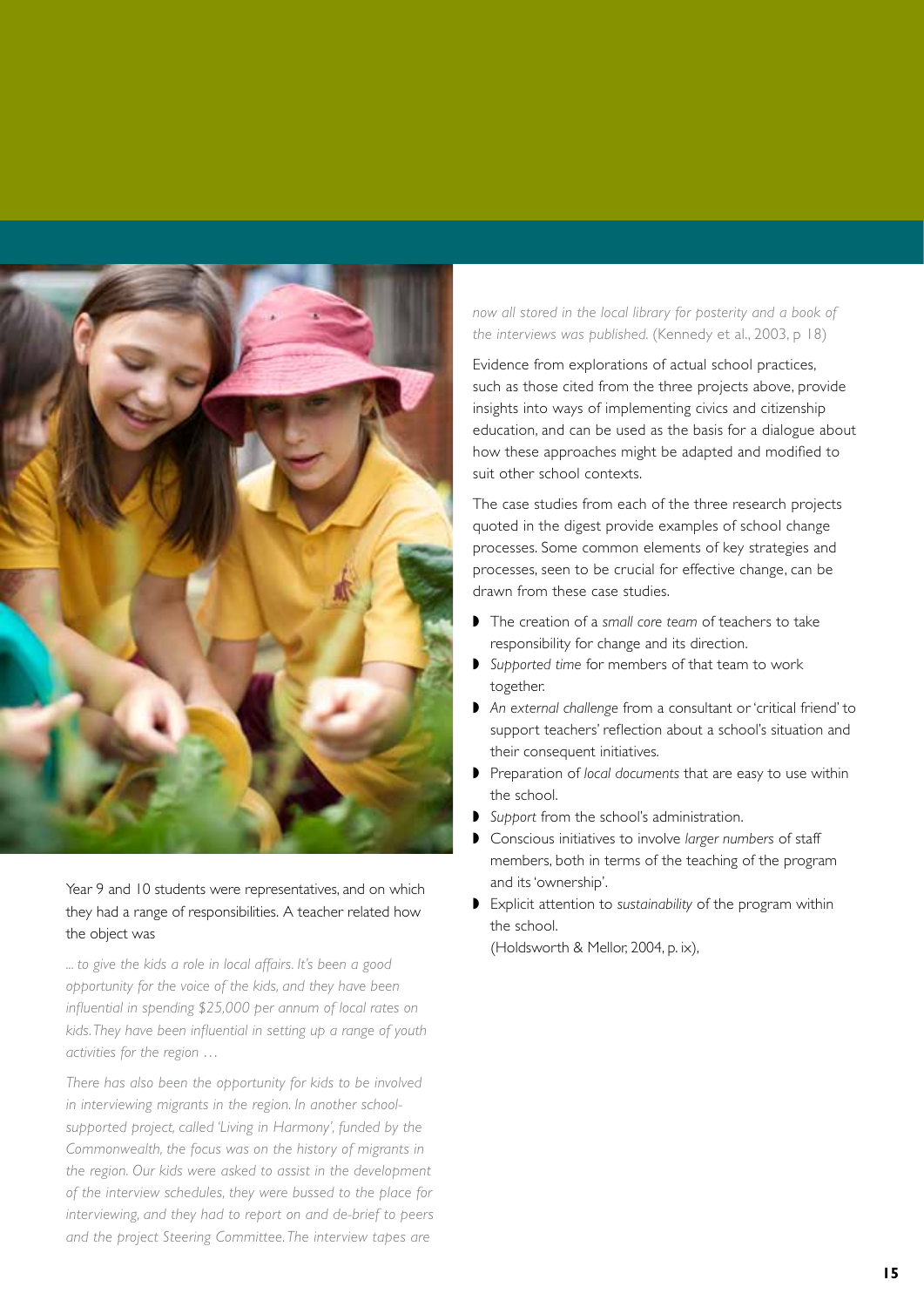# Comment

*Student participation is today relevant to a broader youth participation policy framework that spans youth and education policy and local, state and national government. The term 'student participation' encompasses the idea of young people's involvement in decision making about their learning, school and community, and is associated with processes that enable young people to exercise some control, to belong and to engage in meaningful learning, to participate in their local environment, and to understand their connection to global matters. It is differentiated from the terms 'educational participation' which refers to young people's attendance at schools and presence in classrooms*. (Wyn, 2009, p 25)

The key findings of the reports of the international study of civic education conducted by the IEA, and the Australian National Assessment Program-Civics and Citizenship reveal the need for further development of civic and citizenship education in Australian schools, to achieve the national goals relating to active and informed citizens. The research findings also clearly show how schools can inspire their students and provide them with opportunities to participate, and to practise being active citizens. These findings indicate that open classroom climates and whole school governance structures provide authentic opportunities for students to learn to participate effectively in their communities.

Providing students with opportunities to learn and practise civics and citizenship competencies within the school context plays a significant role in developing civic knowledge and engagement. This Digest has provided a range of examples of the opportunities that some schools have offered their students to help shape school life. It should be noted that the implementation of many of these programs did not require significant changes to the way the school was organised. But the case studies do confirm that in these schools a high value was placed on involving students in reporting and decision-making roles within the school. The opportunities and participation experiences provided to their students by these schools reflect the importance teachers and school leaders placed on students' active engagement in their school as part of a civics and citizenship education process. They affirm that developing active citizens is an important and legitimate function for schools.

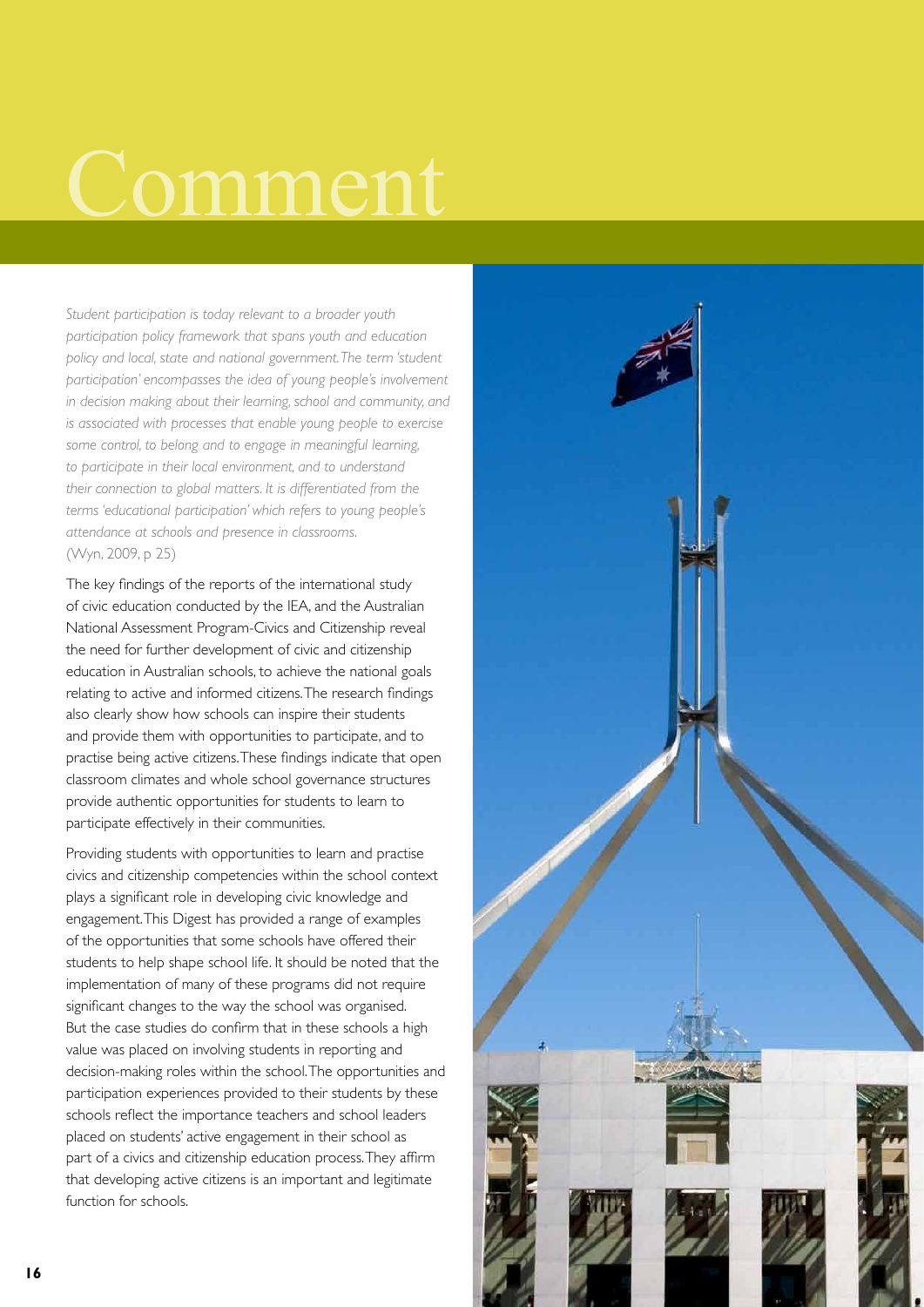### USEFUL ONLINE SOURCES

http://www.civicsandcitizenship.edu.au/cce/

This website contains resources, information, activities and links for teachers, students and parents involved in civics and citizenship education.

http://www.mceetya.edu.au/verve/\_resources/ccap\_ assessment\_domain\_2004.pdf

Access to details about the Australian National assessment program- Civics and Citizenship assessment domains for the 2004 and 207 surveys can be found at this website.

http://www.mceecdya.edu.au/mceecdya/nap\_cc\_2004\_ years 6 and 10 report,17149.html

The full report of the 2004 National Assessment Program-Civics and Citizenship is available at this web site.

http://www.mceecdya.edu.au/mceecdya/nap\_civics\_ and\_citizenship\_2007\_yrs6\_and\_10\_report,26602.html

The full report of the 2007 National Assessment Program-Civics and Citizenship is available at this web site.

http://www.mceecdya.edu.au/verve/\_resources/FINAL\_ Yr6\_SRM\_NAPCC\_Feb09.pdf

and

http://www.mceecdya.edu.au/verve/\_resources/FINAL\_ Yr10\_SRM\_NAPCC\_Feb09.pdf

Assessment materials released from the year 6 and year 10 National Assessment program-Civics and Citizenship are located at this website, and can be used by schools.

#### How to cite this Digest:

Mellor, S. & Meiers, M. (2010) Civics and citizenship education. *The Digest*, NSWIT, 2010 (3).

Retrieved Month DD,YEAR, from http://www.nswteachers.nsw.edu.au